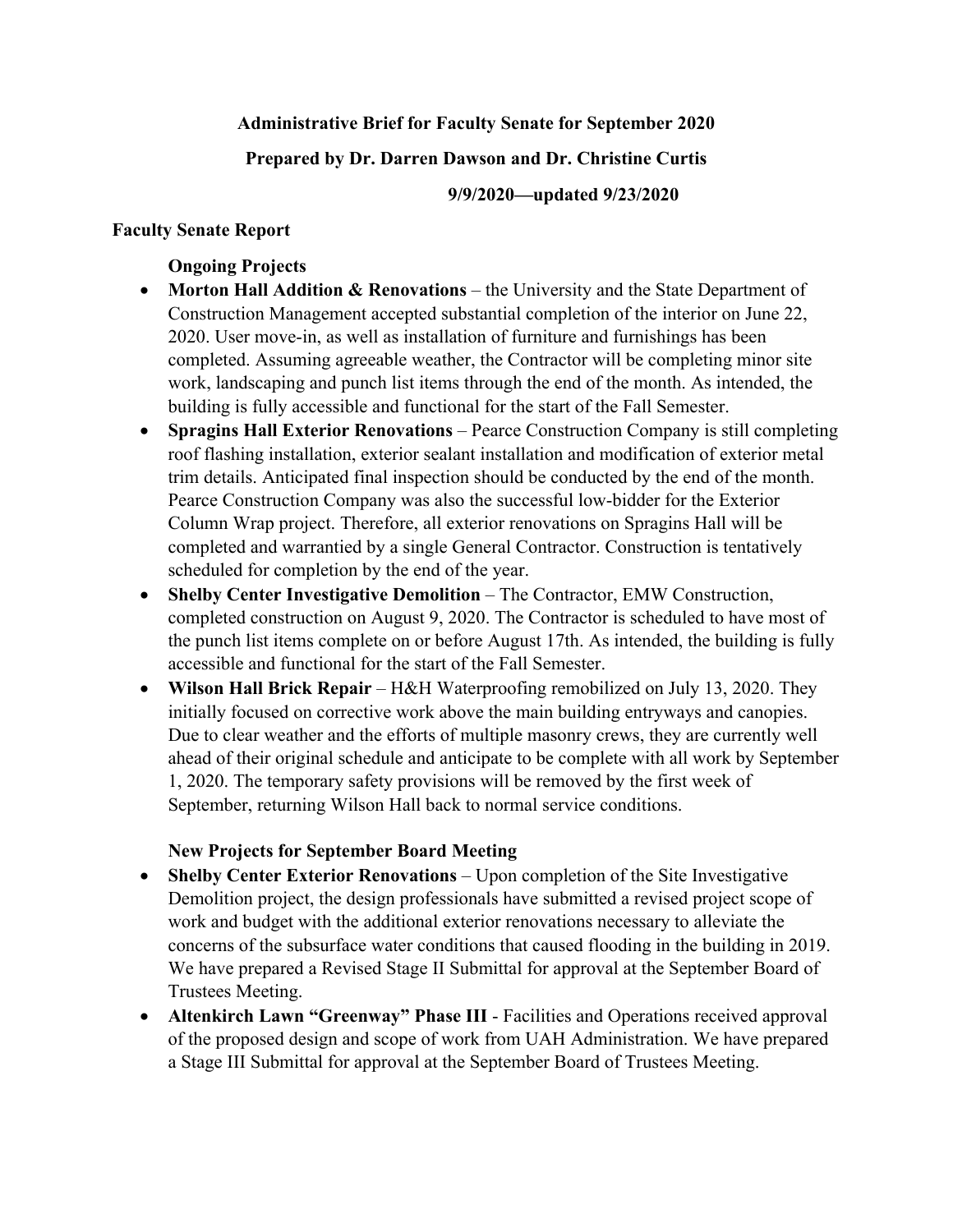**Campus IT Data Center Hardening Upgrades** – Facilities and Operations received approval of the proposed \$2.6 million stand-alone data center from UAH Administration. We have prepared a Stage I Submittal and Stage II Waiver for approval at the September Board of Trustees Meeting.

## **Interim Title IX Policy (Effective - August 14, 2020)**

- New Definition: Sexual Harassment : "severe, and pervasive, and objectively offensive"
- Formal Complaints: Mandatory dismissal if complaint does not meet certain requirements
- Live Hearings
	- o Formal Complaints go to live hearings and allow cross-examination when adjudicating sexual-misconduct complaints
	- o Both parties will have an adviser who will pose questions on their behalf
	- o UA System Office of Counsel is working on a pool of Attorneys to serve as advisors
	- o We will create a recording of any live hearing.

## **Academic Affairs Dean Search and Dean Reviews Update 9/23/2020**

- Dean of Science. Search resuming. The top two candidates will have a second interview either on campus or virtually.
- Dr Mahalingam is reappointed as Dean of the College of Engineering. Dr Quick is reappointed as Dean of the College of Education. Dean of Professional and Continuing Studies is in final stages of the review.

## **Policies**

Received response from Faculty Senate that the Faculty Senate has "*not endorsed"*  02.01.71—Safety and Health Requirements for Presence on UAH Campus During the COVID-19 Pandemic (interim) "*for a life beyond the six months it would have as an interim policy."* The SGA and Staff Senate have yet not responded.

## **Interim Policies – Due December 1, 2020**

02.01.35—Online and Hybrid Education Policy (interim) (was under review by Faculty Senate during fall and early spring semester 2019-2020) 02.01.51—Communicable Disease Policy (interim)

## **Interim Policies – Due February 1, 2021**

02.01.52—Summer School Operations Policy (interim) 02.01.70—NC SARA Professional Licensure Notification (interim)

## **Outstanding Policies -- Due November 20, 2020**

These policies were sent to the Faculty Senate in December 2019 with return comments and recommendations due in the late spring 2019**.** 

02.01.xx—Authorship and Classroom Material Selection Policy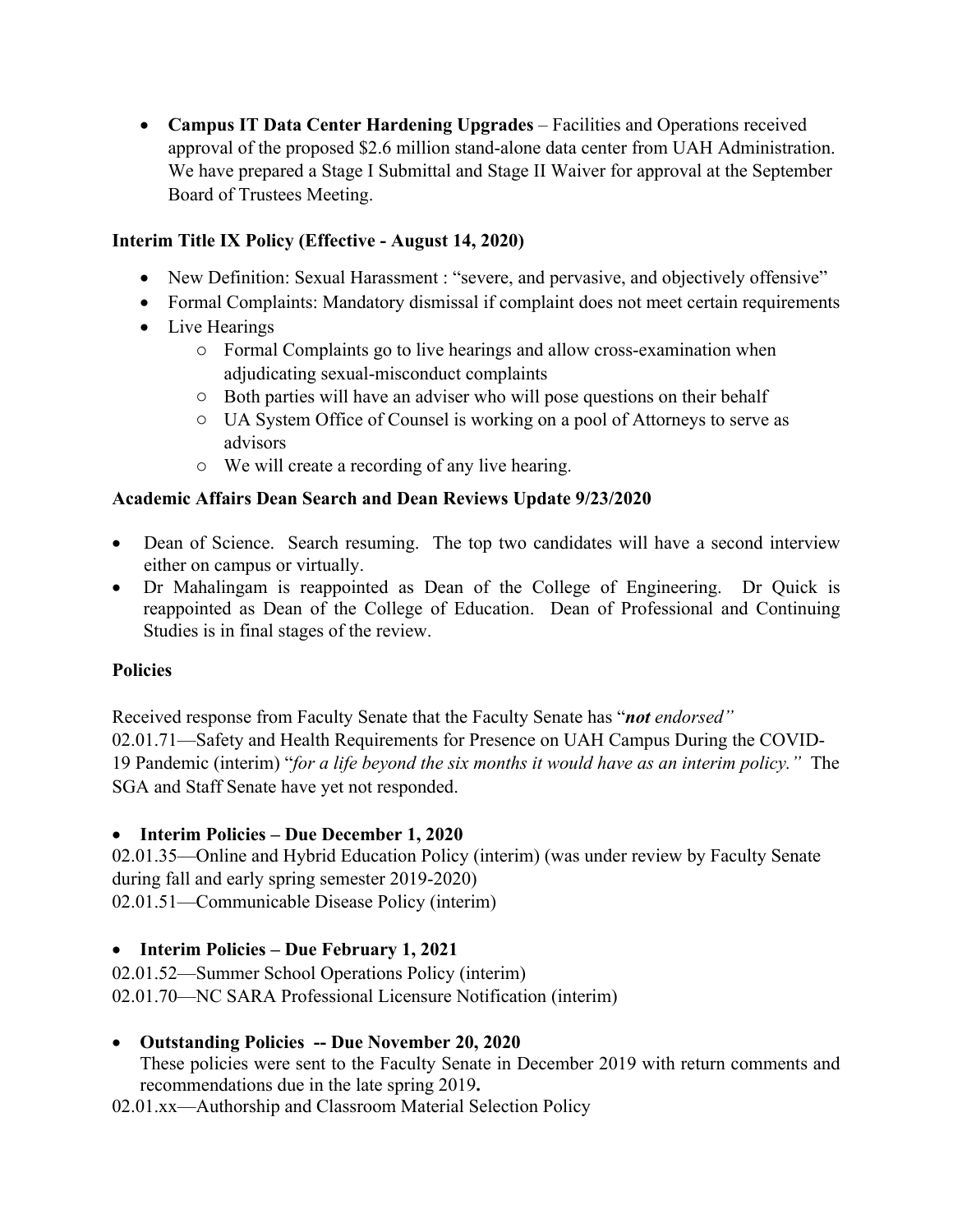## 02.01.xx—Electronic Signatures

 **Under Review by Faculty Senate**  02.01.67—Academic Misconduct

## **Fall 2020 Student Enrollment and Data**

| <b>Fall 2019</b>                               | Fall 2020 (as of 9/9/2020) (Still Preliminary)             |
|------------------------------------------------|------------------------------------------------------------|
|                                                |                                                            |
| Undergraduate Enrollment: 7,989                | Undergraduate Enrollment: 8,027                            |
| Graduate Enrollment: 1,999                     | Graduate Enrollment: 1,973                                 |
| Total Enrollment: 9,988                        | Total Enrollment: 10,000                                   |
| 2019 $4^{\text{th}}$ year graduation rate: 35% | Preliminary 2020 $4^{\text{th}}$ year graduation rate: 39% |
| 2019 6 <sup>th</sup> year Graduation Rate: 58% | Preliminary 2020 6 <sup>th</sup> year Graduation Rate: 57% |
| 2018 Retention Rate: 82.9%                     | Preliminary 2020 Retention Rate: 82% (FTFT only)           |
| Freshman Class: (FT/PT-1,497)                  | Freshman Class: (FT/PT-1,350)                              |
| Average ACT: 28.4                              | Average ACT (full and part-time): 27.6                     |

## **Enrollment Comparison**

## **Fall 2019 Enrollment Fall 2020 Enrollment**

| <b>By College</b>                   |      |        | <b>By College</b>                  |       |        |
|-------------------------------------|------|--------|------------------------------------|-------|--------|
|                                     | 9,98 | 100.00 | <b>Total Enrollment</b>            | 1000  | 100.00 |
| <b>Total Enrollment</b>             | 8    | %      |                                    | 0     | %      |
|                                     | 3,34 |        | Engineering                        | 3,444 | 34.44% |
| Engineering                         | 3    | 33.50% |                                    |       |        |
|                                     | 1,85 |        | Science                            | 1,909 | 19.09% |
| Science                             | 9    | 18.60% |                                    |       |        |
|                                     | 1,44 |        | <b>Business</b>                    | 1,492 | 14.92% |
| Nursing                             | 0    | 14.40% |                                    |       |        |
|                                     | 1,48 |        | Nursing                            | 1,308 | 13.08% |
| <b>Business</b>                     | 2    | 14.80% |                                    |       |        |
| Arts, Humanities, & Social Sciences | 987  | 9.90%  | Arts, Humanities, & Social Science | 991   | 9.91%  |
| Education                           | 403  | 4.00%  | Education                          | 439   | 4.39%  |
| Non-Degree/Other                    | 307  | 3.10%  | Non-Degree/Other                   | 248   | 2.48%  |
| Professional and Continuing Studies | 167  | 1.70%  | College of Professional Studies    | 169   | 1.69%  |
| Undergraduate/Graduate              |      |        | Undergraduate/Graduate             |       |        |
|                                     | 7,98 |        |                                    |       |        |
| Undergraduate                       | 9    | 80.00% | Graduate                           | 1,973 | 19.73% |
|                                     | 1,99 |        |                                    |       |        |
| Graduate                            | 9    | 20.00% | Undergraduate                      | 8,027 | 80.27% |
| <b>Racial Diversity</b>             |      |        | <b>Racial Diversity</b>            |       |        |
| White                               | 6,92 | 69.30% | White                              | 6,902 | 69.02% |
|                                     |      |        |                                    |       |        |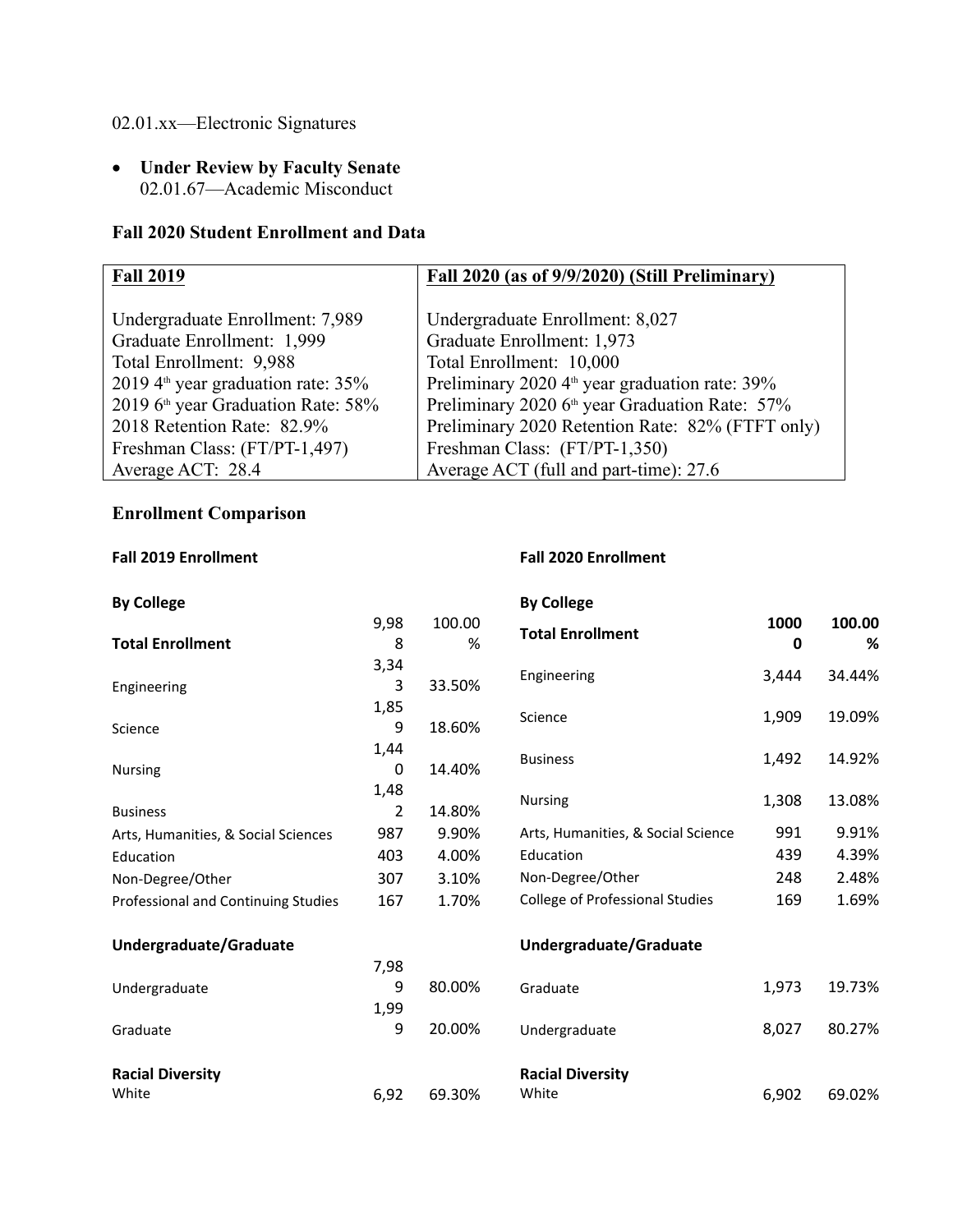|                                  | 4    |        |                                  |       |        |
|----------------------------------|------|--------|----------------------------------|-------|--------|
| <b>Black or African American</b> | 894  | 9.00%  | <b>Black or African American</b> | 910   | 9.10%  |
| Hispanic/Latino                  | 506  | 5.10%  | Hispanic/Latino                  | 530   | 5.30%  |
| Nonresident Alien                | 411  | 4.10%  | Unknown                          | 504   | 5.04%  |
| Unknown                          | 483  | 4.80%  | Two or more races                | 364   | 3.64%  |
| Asian                            | 352  | 3.50%  | Asian                            | 356   | 3.56%  |
| Two or More Races                | 303  | 3.00%  | Nonresident Alien                | 341   | 3.41%  |
| American Indian/Alaskan Native   | 95   | 1.00%  | American Indian/Alaska Native    | 77    | 0.77%  |
| Native Hawaiian/Pacific Islander | 20   | 0.20%  | Native Hawaiian/Pacific Islander | 16    | 0.16%  |
| Gender                           |      |        | Gender                           |       |        |
|                                  | 5,57 |        |                                  |       |        |
| Men                              | 3    | 55.80% | Male                             | 5,652 | 56.52% |
|                                  | 4,41 |        |                                  |       |        |
| Women                            | 5    | 44.20% | Female                           | 4,348 | 43.48% |
|                                  |      |        |                                  |       |        |

## **September Academic Programs Approved by the Board of Trustees**

- NISP for Ph.D. in Applied Experimental Psychology—September 2020
- NISP for B.S. in Engineering Technology—September 2020

## **Faculty Awards**

Distinguished Teaching Award—Jennifer English Distinguished Research Award—Susan Alexander Research of the Year—Laxman Adhikari Lingling Zhao Graduate School Outstanding Mentor—Pam O'Neal Graduate School Outstanding Advisor—Sarma Rani Undergraduate Research and Creativity Mentor Award—Phillip Ligrani

College of Arts, Humanities, and Social Sciences Outstanding Faculty Award—Christina Steidl College of Business Outstanding Faculty Award—Frank Mullins College of Education Outstanding Faculty Award—Wolfram Verlaan College of Engineering Outstanding Faculty Award—Phillip Ligrani College of Nursing Outstanding Faculty Award—Lori Lioce College of Science Outstanding Faculty Award—James Miller

## **Strategic Plan 2028**

- Will be restarted in January 2021
- A new schedule will be forthcoming later in the fall.

## **Commencement**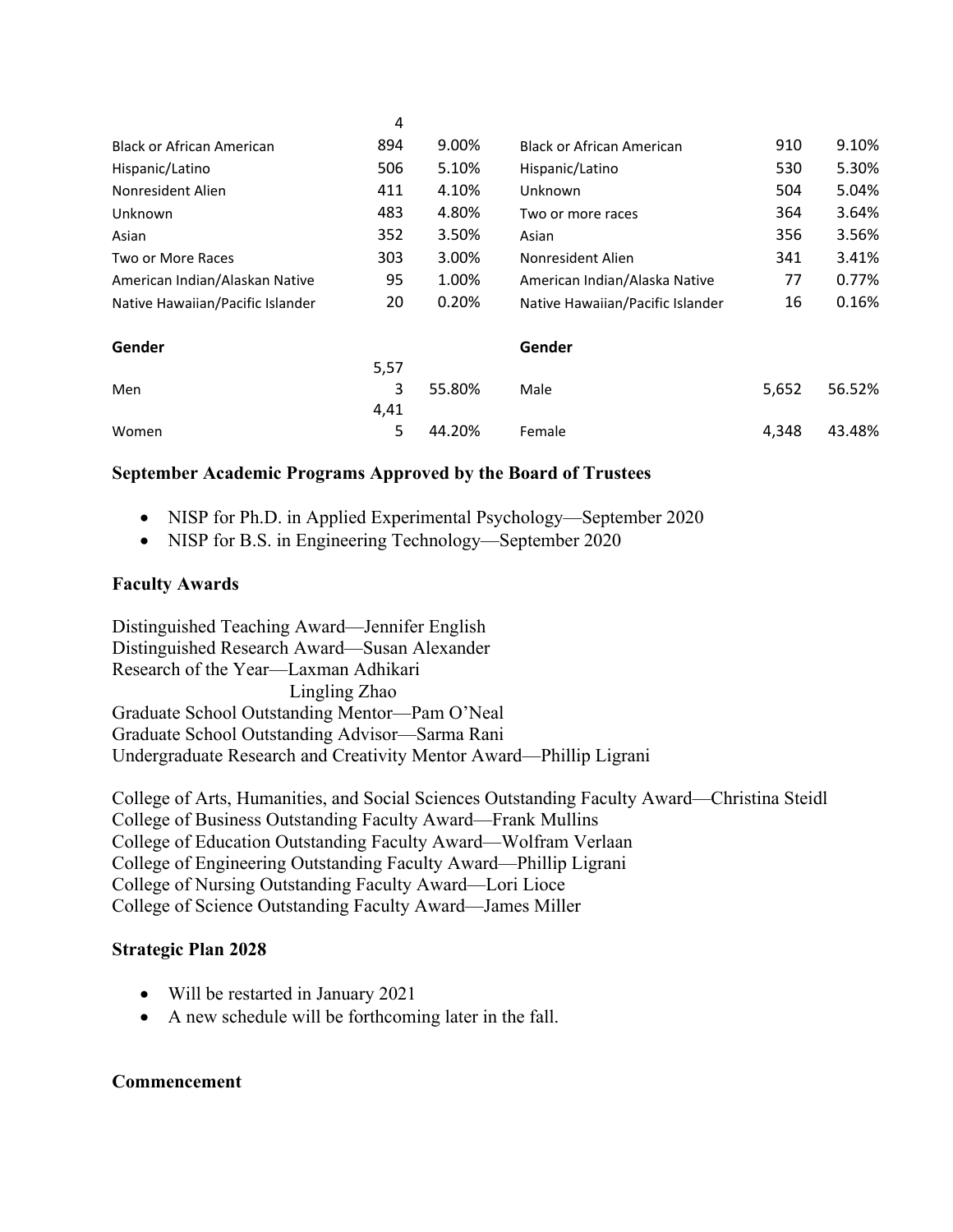The Commencement Committee met on Friday, 9/18/2020, to discuss Fall Commencement. Options were discussed of having the commencement in the Von Braun Center or having it at Spragins. A virtual ceremony was also discussed. The committee decided to conduct a survey to obtain the graduates' opinions. Of the nearly 500 students who have responded so far, ~75% want a face to face ceremony at the Von Braun Center. About 10% want a virtual ceremony and about 15% are not planning to attend. The Commencement Committee will meet again this Friday to consider the results of the survey and to make recommendations for Fall Commencement.

|                              |                  | Spring 2021                                                                       |  |  |  |  |  |
|------------------------------|------------------|-----------------------------------------------------------------------------------|--|--|--|--|--|
| (Classes Begin on Wednesday) |                  |                                                                                   |  |  |  |  |  |
| January 1                    | Friday           | Winter Break - University Closed                                                  |  |  |  |  |  |
| January 4                    | Monday           | <b>University Re-Opens</b>                                                        |  |  |  |  |  |
| $*$ January 6                | <b>Wednesday</b> | <b>Classes Begin-Moved</b>                                                        |  |  |  |  |  |
| **January 13                 | <b>Wednesday</b> | <b>Classes Begin</b>                                                              |  |  |  |  |  |
| January 18                   | Monday           | MLK Holiday (University Closed)                                                   |  |  |  |  |  |
| **January 21                 | Thursday         | Last day to add class without special approvals                                   |  |  |  |  |  |
| **January 21                 | Thursday         | Last day to drop and receive a refund                                             |  |  |  |  |  |
| February 1                   | Monday           | Application deadline for Graduate degree Spring and                               |  |  |  |  |  |
|                              |                  | Bachelor's degree Summer semester candidates                                      |  |  |  |  |  |
| **February 3                 | Wednesday        | Last day to apply Pass/Fail                                                       |  |  |  |  |  |
| **February 10                | Wednesday        | Last day to change from credit to audit                                           |  |  |  |  |  |
| **February 26 - March 5      |                  | Mid Term grading available for 100 & 200 level courses                            |  |  |  |  |  |
| March 23                     | Tuesday          | Honors Day - No classes                                                           |  |  |  |  |  |
| **March 25                   | Thursday         | Last day to withdraw                                                              |  |  |  |  |  |
| $*$ *March 29 - April 2      | Monday-Friday    | Spring Break Holiday (University Closed) Cancelled                                |  |  |  |  |  |
| April 6                      | Tuesday          | Last day to submit Thesis/Dissertation Spring candidates                          |  |  |  |  |  |
| April 23                     | Friday           | <b>Classes End</b>                                                                |  |  |  |  |  |
| April 24 & 25                | Saturday/Sunday  | <b>Study Days</b>                                                                 |  |  |  |  |  |
| April 26 - April 30          |                  | <b>Final Exams</b>                                                                |  |  |  |  |  |
| <b>May 3-4</b>               |                  | <b>Final Exam Makeups</b>                                                         |  |  |  |  |  |
| May 5                        | Wednesday        | Commencement, TBA                                                                 |  |  |  |  |  |
|                              |                  | Staff will be able to take the spring break holiday leave during spring semester. |  |  |  |  |  |

# **Spring Class Schedule**

## **ACT Task Force**

**Recommendation**: "The committee recommends a test optional policy for the 20-21 and 21-22 admissions cycles due to the COVID-19 pandemic." The committee further "recommends that the university consider going permanently test optional."

Both UA and UAB are strongly considering to go ACT optional for 20-21 admissions and perhaps permanently. Competing institutions have already put forward some form of testing optional policy (hereafter, TOP) for the coming year. They include:

Auburn